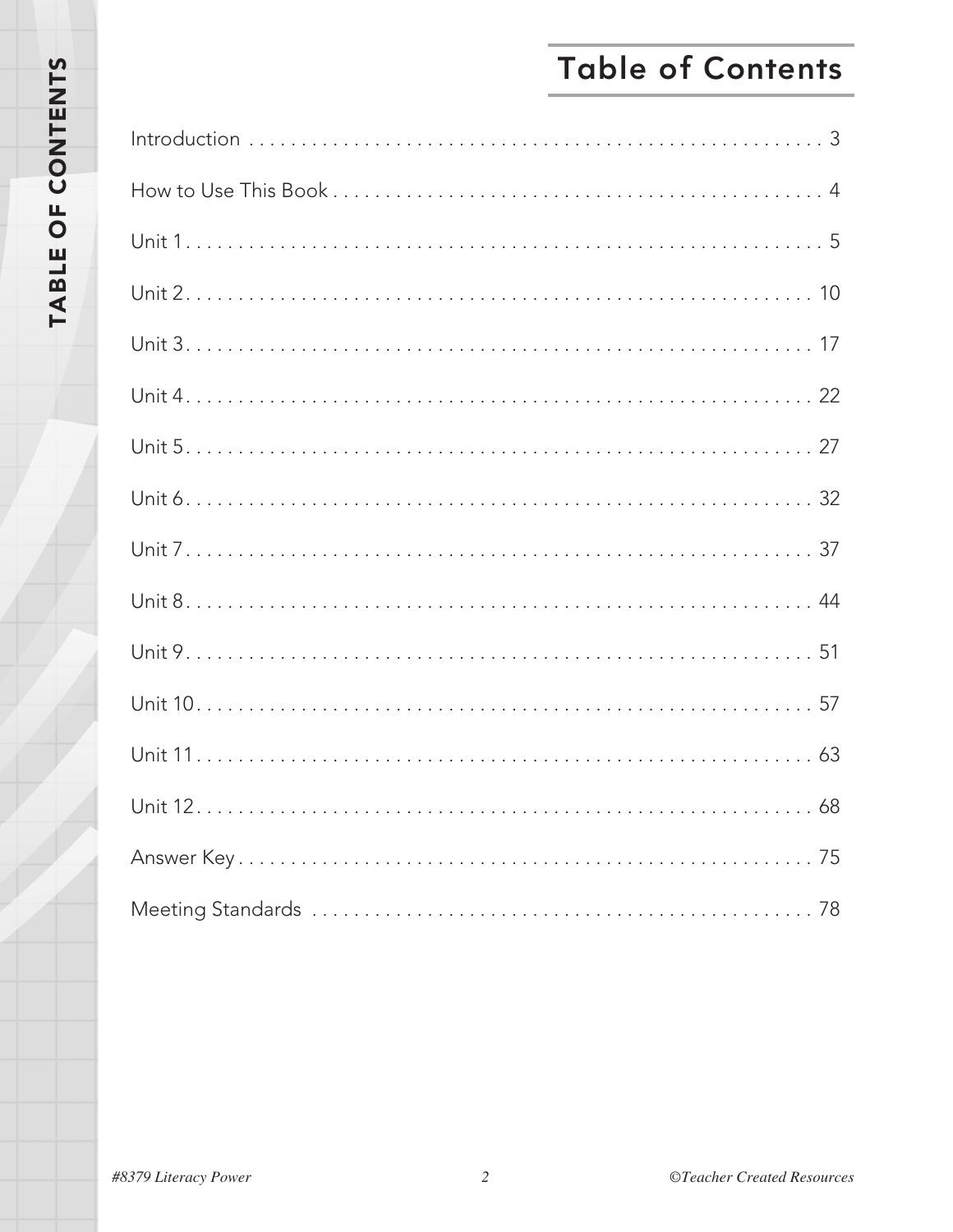#### Introduction

*Literacy Power* was developed as a tool for teachers who are looking to support or enhance an existing reading and language-arts curriculum. The *Literacy Power* series provides teachers and students with an alternative approach to grade-appropriate material and allows teachers to reinforce reading, writing, and language skills with their students through diverse and engaging units.

Each *Literacy Power* book includes a variety of text types, such as narrative, procedural, and recount, as well as an assortment of comprehension activities inspired by the text. Each book contains a variety of high-interest topics that aim at addressing reading and writing skills in an in-depth way.

The activities in this series promote higher-level thinking and can be used to teach specific skills, reinforce information previously taught, or simply provide additional practice.

Sample activities across the series include the following:

- reading for information
- following procedures
- responding to writing prompts
- understanding details
- combining sentences
- using words in context
- determining fact or fiction
- sequencing
- interpreting pictures
- • comparing and contrasting
- organizing information
- defining new vocabulary
- drawing conclusions
- matching

#### **Standards**

The Common Core is a set of highly researched academic standards created by teachers, school chiefs, administrators, and other educational experts. The goal of the standards is for students required to graduate high school with the same skill set and academic knowledge to succeed in future endeavors. In order for this to occur, a set of common objectives needs to be met for each grade level.

To help students become career ready, all of the texts and activities in the *Literacy Power*  series have been aligned to the Common Core State Standards. To learn more about these standards, visit *http://www.corestandards.org/* or *http://www.teachercreated.com/standards/.*

Name:

Opposite

1. Below are some meanings for words or where<br>the Beauty - First the words law in the or groups of words used in "The Queen of<br>a. Kept interested in the function "Wor may take a dictionary where them is Queen of<br>a. Kept in the Bees<sup>te</sup> Some meanings for words or groups.<br>Nongside Beth definition, Youth the <sup>same</sup> meaning and write them in the Queen<br>8. Kept interested, had f<sub>irm</sub><br>Pleria... alongside each definition. You mords or groups of w<br>a. Kept leach definition. You may use a dictionary.<br>a. Kept interested, had fun a. Kept interested, had fun b. Pledge or vow to do something c. Exciting events that happen to people d.<br>Ionged for will come that a thing that is<br>Find: longed for will come true<br><sup>lord</sup>in <sup>will come true</sub></sup> e. Finding an answer to a problem f. In a quiet and gentle manner,<br>Without feeling provid without feeling pr g.

**Created Resources 7 & 279 Literacy Power**<br> *Created Resources 7 #8379 Literacy Power* 

A

A

Clever and thoughtful, being able<br><sup>to</sup> make good decisions<br>L. to make good decisions<br>he = 1 h. The ruler of the gods in Greek<br><sup>legends</sup> legends

to where you can find their oppo Word

happy pldly **k**mg  $\overline{\phantom{a}}$  $\blacksquare$ 

**UNIT**  $\overline{\phantom{a}}$ 

Name:

The Queen of the Bees IN The queen bee's wish made Zeus sad, because he liked men and women.<br>A The queen bee's wish made Zeus sad, because did... He watched their was an<br>A The queen bee's wishingd by what people did... to be hurt, he had to ket The queen bee's wish made Zeus sad, because he liked must and<br>The queen bee's wish made by what people did. He watched their wars and<br>He was always entertain wave did not want people to be hurt, he had to keep The queen bee's wish mass want although did. The waterwork is had to keep<br>He was always entertained by what people to be hurt, he had to keep<br>adventures. Although Zeus bee

ou complex to the queen bee.<br>In promise to the queen and resting, the queen of the bees took<br>A One day, when Zeus you, liked the sweet honey so much that he told the some honey, when Zeus was happy and resting, the queen of the told the spide the spide the sweet honey so much that he told the<br>One day, when Zeus I zeus liked the sweet honey so much that he told the

Sume the assign and grant her any with the asset of the asset of the said. But be<br>C . . "Let it be as you ask," Zeus said. . "From this day forth, when a bee stings, it from."<br>"Let it be as you ask," Zeus said. "From this day forth, when a bee stings, it<br>careful how you use this power. From this day forth, when a bee stings, it

 Once upon a time when Zeus was king of the gods, he ruled the world and all the people and animals. This was king of the goos, ne could not sting. Zeus was<br>Once upon a time when Zeus was a time when bees could not sting. Zeus was<br>the people and animus was proverful, so all the men, women, and anim and very position with the wise a time when bees coded the minds always.<br>The people and animals. This was a time when women, and animals always.<br>Javery wise god and very powerful, so all the men, women, and animals always.

exact for his help in sommal processes."<br>There is one wish I would like," said the queen bee very meekly. "Pole are too b<br>E. "There is one wish and nut honey, we cannot so angle who come to our hi pace our home and would like," said the queen bee very means are too big,<br>"There is one wish I would like to we cannot stop them. People are to our hives<br>men and women steal is usuah we could sting people wi "There is one wish I would wake", we cannot stop them. I worker to our hives<br>men and women steal our honey, we cannot sting people who come to our hives<br>and bees are too small. I wish we could not steal from us." men and word.<br>and bees are too small. I wish we could not steal from us."<br>to steal our honey. Then they would not steal from in A to steal our honey.<br>This is an old Greek story that was told to children in Ancient Greece.<br>This is an old Greek story etories about the goal who lived in their stinger. The Greeks told many stories about the gods who lived in the heavens an<sup>d</sup> This is an old user a movies about the gods with their stingers.<br>The Greeks told many stories about bees and how they got their stingers.<br>niled Earth. This story tells about bees and how they got thes. <sup>G</sup> That is why today a bee can sting people—but when it does, it dies.

**Paragraph Order** Name.<br>In the following story, there are seven parts, but they are not in the following story, there are seven poor in the boxes to<br>in the correct order. Write 1, 2, 3, and so on in the boxes to

adventures.<br>his promise to the queen bee.

will soon die."

some honey to him.<br>queen bee he would grant her any wish.

a very wise gog and way .<br>asked for his help in solving problems.

show the correct order.

*©Teacher Created Resources <sup>5</sup>#8379 Literacy Power*

f. reckless

2. Below are words that have the opposite meanings to words in the "The Queen"<br>2. Below a you can find them, the paragraph letters will give "The Queen" The Bees." Find theire the opposite meanings to words in the "The Oliveys" for the Bees.<br>"The Bees" Find the opposites. The paragraph letters will give you a clue<br>"The Bees" of the Been, the paragraph letters will give you

Paragraph

Words in Context

**UNIT**  $\overline{\phantom{0}}$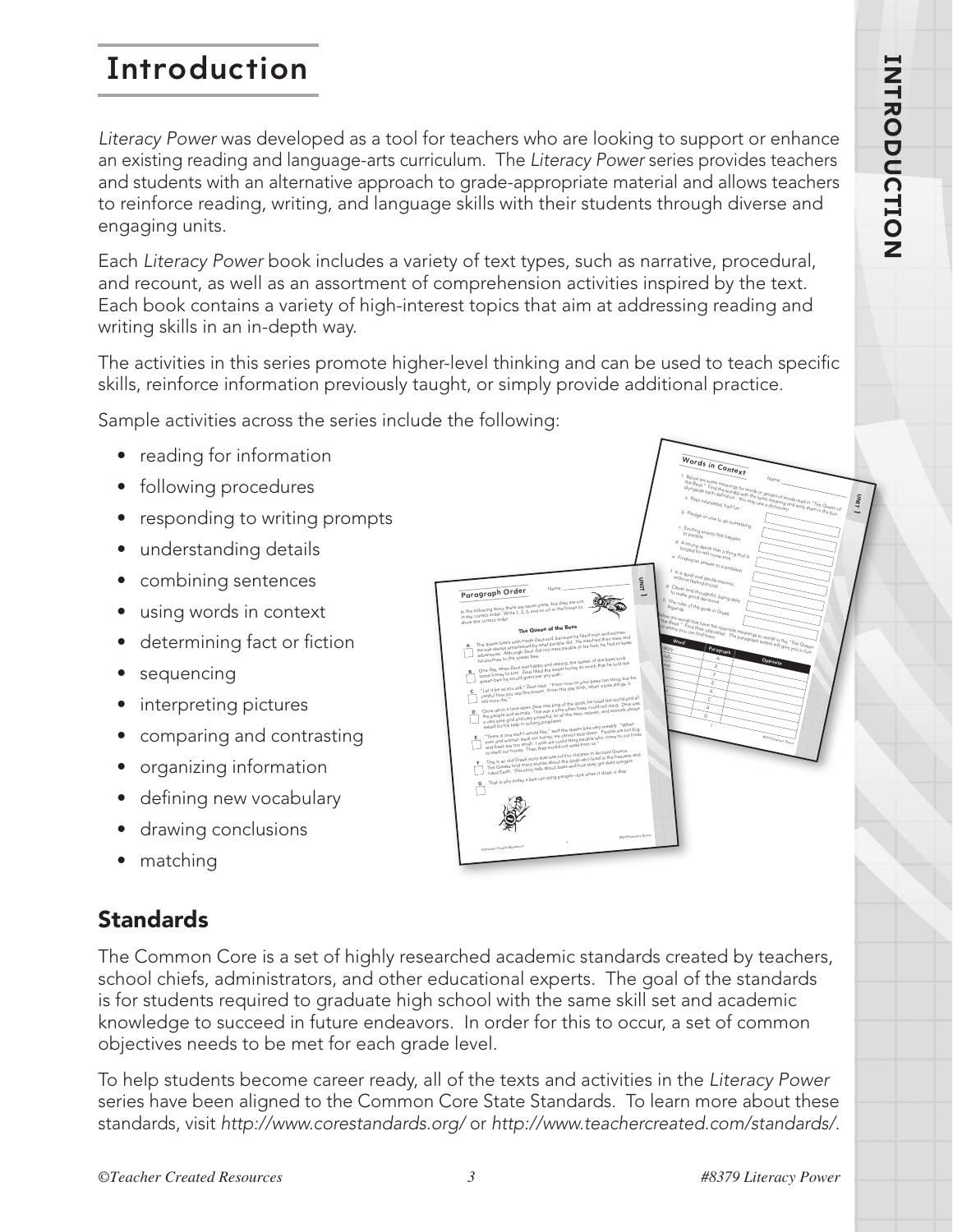## How to Use This Book

The book is divided into separate units, each with a particular theme structure—either content themes or process themes. These themes are interwoven both conceptually and structurally. The content themes are based on the interests of students at their particular age and grade levels. The process themes focus on reading and writing processes.

*Literacy Power* provides students with a variety of opportunities to review classroom content. The activities can be used as independent or small-group practice, or they can provide teachers with opportunities for in-depth, whole-class instruction. Regardless of how you choose to use this book, the following tips may be helpful in implementing the program in your classroom.

- Introduce the workbook to your students and explain that the activities in the book will provide them with the opportunity to think about and interact with some of the concepts being taught in class, but possibly from a slightly different approach.
- Explain that the pages are designed to be easily understood. The instructions for each activity are concise and were written to be as clear as possible. Remind students to read the directions for every activity very carefully, as each activity typically requires something slightly different. Depending on the level of your students, you may want to first read the directions as a group and answer any questions.
- Allow students time to flip through the workbook to become more familiar with the layout of the pages and the various activities. Discuss any themes or activities that they seem particularly excited about or pages that pique their interest.
- Give students ample time to complete each activity, and then discuss as a class afterwards. Make note of any activities or concepts that may be more difficult and may require further review or additional instruction.
- On occasion, allow students to complete activity pages with partners. Having a discussion about the content and questions is a great way to build fluency, collaboration skills, and shared knowledge.
- *Literacy Power* was developed to focus on skills and content appropriate for a particular grade level. If you find some of your students are struggling with the content or completing the activities too quickly, consider locating a similar activity from one of the other books in the *Literacy Power* series intended for either a younger or older grade level.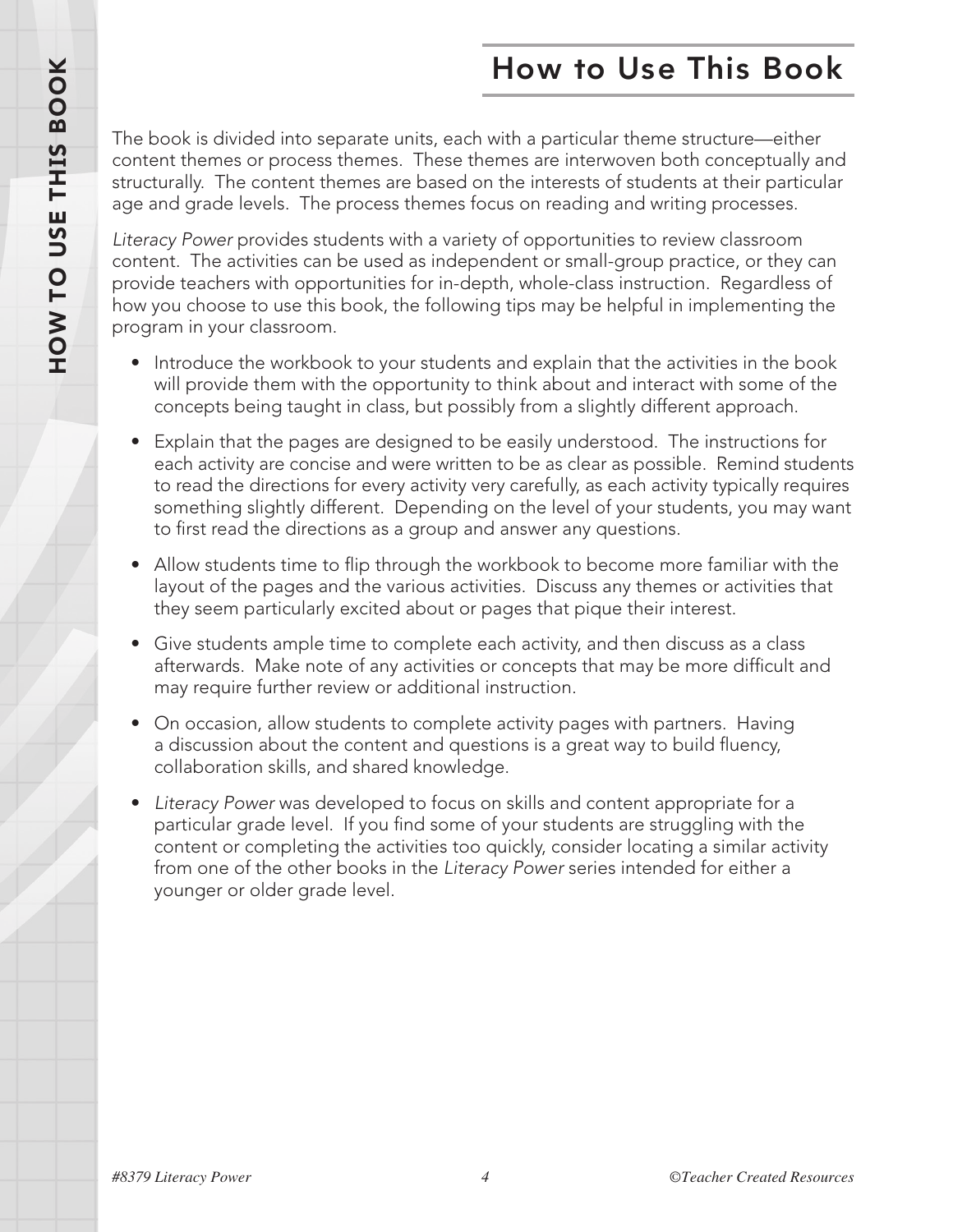**UNIT**

 $\boldsymbol{\mathsf{C}}$ 

Recounts tell about real experiences in the order in which they happened. All recounts have three parts: an **exposition, events** in time order, and an **ending**.

#### **Notes**

The title is in the center and is boldfaced (in this case).

The exposition tells about who, when, and where the events began.

Each event is a new paragraph.

A line is skipped between paragraphs.

This recount has seven event paragraphs.

The words that are boldfaced are time words. They tell the reader about what happened—from the first thing to the last thing. They link the recounting or telling of the story so a reader can follow more easily.

#### In the Waterhole

**One day** last summer, when the weather was hot, my three friends and I went swimming in the waterhole not far from where we lived. We had made a hut there to rest in. The waterhole is a safe place to swim and have fun.

**Before** we left, we packed our lunches and other gear into our backpacks. After this was done, we rode out to the hut.

When we arrived at the hut, we changed out of our clothes into our swimsuits.

As we swam around, we played games and splashed each other. We decided to have a race, and I climbed onto a log to get a diving start.

As I was about to dive off the log, it rolled away beneath me, and I fell into the water and caught my leg under the log. I could just keep my head above the water, but my leg was trapped.

**When** my friends heard me yelling, they came to me, but they could not lift the log off my leg. We needed help, so one of my friends stayed with me to keep my head up while the other two raced off to get help.

**Soon**, my friends were back at my house and telling my dad to come and get me out of the waterhole.

When my dad came, he hooked a rope around the log and pulled it away with the truck.

I had to be taken home in the truck. Perhaps the waterhole isn't as safe as I thought.

*#8379 Literacy Power 10 ©Teacher Created Resources*